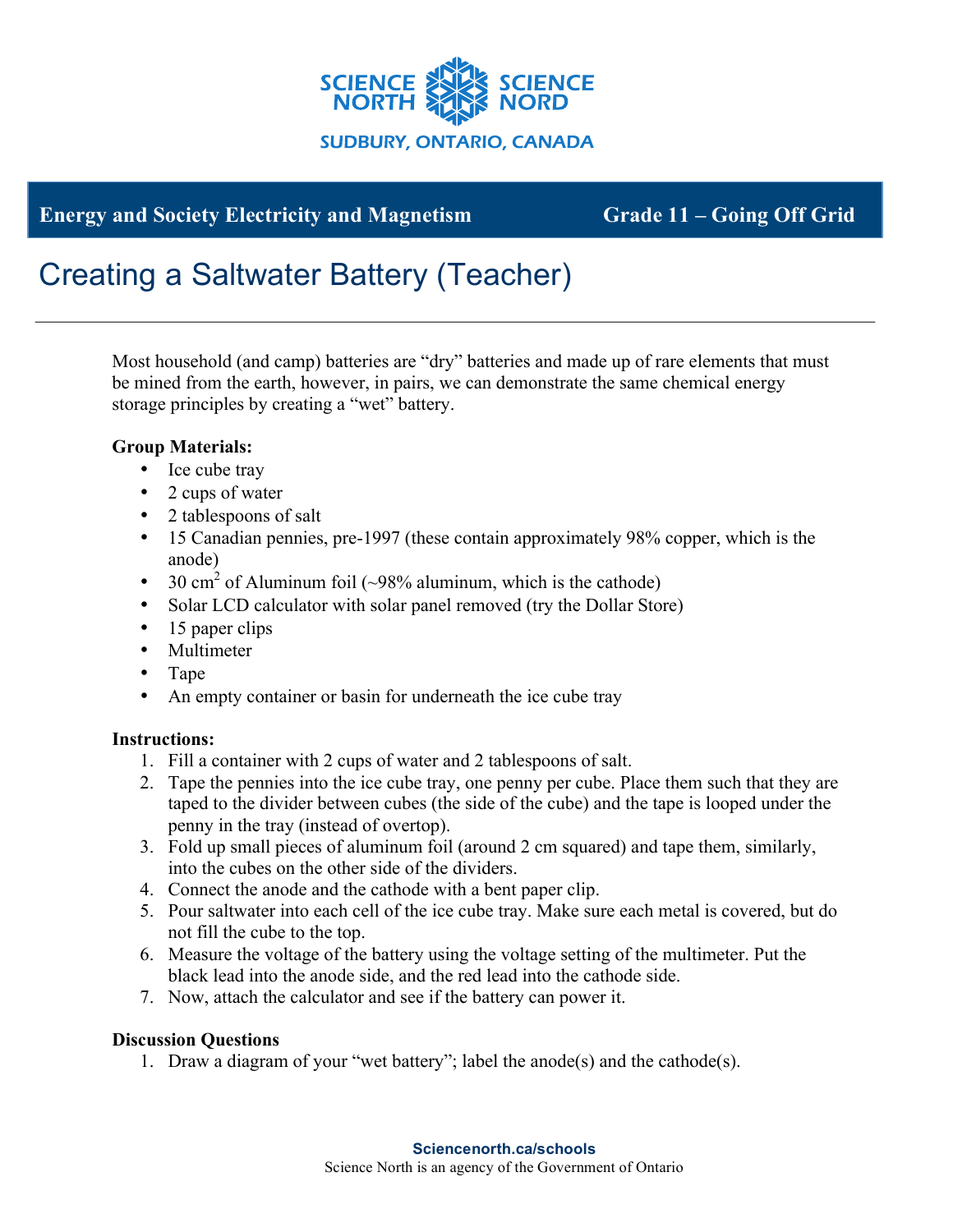

2. How do you think your battery works to create an electric potential difference?

*If you put two dissimilar (differently charged) metals into the electrolyte, the positive ions will migrate towards one metal and the negative ions will migrate towards the other metal. If a good conductor connects the metals, a current will flow through the conductor. There is a potential difference between the two dissimilar metals (Copper and Aluminum), and a current passes through the electrolyte (saltwater) to the penny, through the paper clip conductor, to the foil, and back to the electrolyte.*



3. Draw a schematic of how the cells in your battery are connected. What is the voltage of your battery?

*Voltage will vary depending on set-up.*